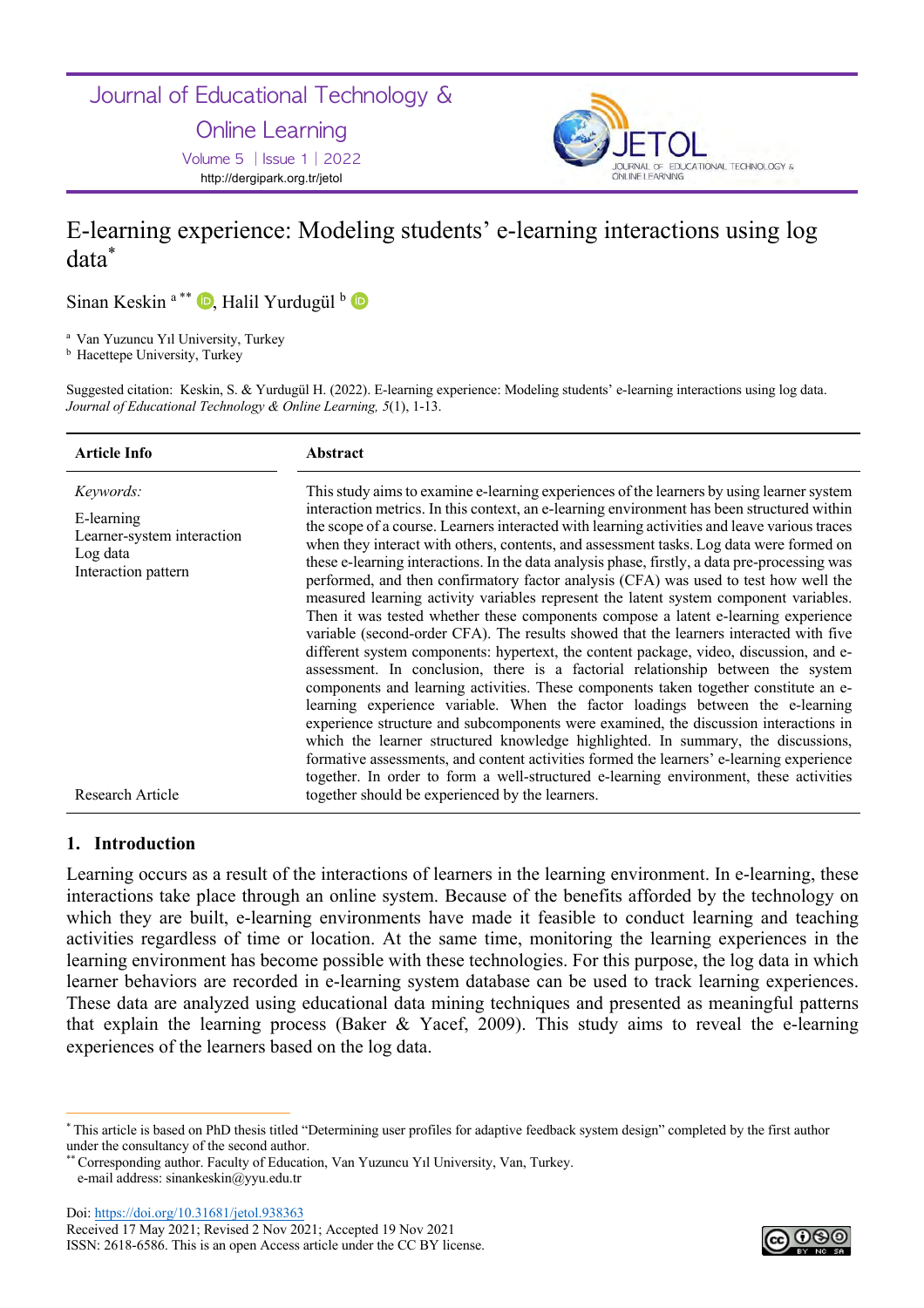E-learning is described as learning activities that take place in virtual settings and are supported by network technologies such as apps and websites (Hrastinski, 2008; Moore et al., 2011). E-learning systems are the environments where e-learning experiences takes place. Open course systems, collaborative learning networks, content management systems (CMS), and learning management systems (LMS) are the most often utilized e-learning platforms today. Even though these systems are referred to with distinct goals and notions, they can all be thought of as integrated web systems that bring together diverse learning activities. In e-learning systems, learning activities and resources are organized weekly or chapter basis. Hypertext pages, online books, asynchronous videos, synchronous meetings, formative online assessments, forums, and wiki pages can be given as the examples of these learning activities and resources. While some LMSs contain all these components and more, some LMSs only contain some of them in line with the instructional design and purpose of the course. E-learning systems store a series of data regarding user-system interactions. These data consist of metrics such as the browsed content types, time spent on different pages, number of clicks, number of e-assessment tasks, user-user (student-student / student-instructor) interactions (Keskin et al., 2019).

Learners leave various traces when they interact with others, contents, and assessment tasks in e-learning contexts. Today, researchers from different disciplines are developing various methods for examining these traces and obtaining meaningful information (Martin & Sherin, 2013). Systems that support decisionmaking based on such data are becoming widespread day by day in educational institutions. These systems not only promote institutional or individual traceability, but also assist learners in self-assessment and progress (Sampson, 2016). This has led to the emergence of a new research area in which learners' system interactions are examined to obtain meaningful knowledge. This area called educational data mining (EDM) is concerned with the discovery of useful information from the data obtained from educational environments, the development of methods to be used in the information discovery process, and a better understanding of learners and the learning process by using these methods (Baker & Inventado, 2014; Ferguson, 2012). In the early years, EDM started with the analysis of data based on student-system interactions, then continued with research on prediction and relationship mining methods. Although it is a data-driven field, EDM places a strong emphasis on learning and teaching (Ferguson, 2012). The purpose of educational data mining is to organize the existing information in learning and teaching processes in educational communities and to discover useful knowledge from them (Siemens & Baker, 2012). One of the most important factors that make mining important in the educational context is that it handles the measurements and analyzes the individuals involved in the process in their own authentic contexts.

The learners' engagement, use of learning strategies, and time and energy spent in the e-learning environment can all be considered part of the learning experience (Yang et al., 2018). Log records especially contain important information regarding learning experience and learner participation such as time spent, learning strategies, interest level, and individual differences (Christenson et al., 2012; Keskin & Yurdugül, 2019; Schindler et al., 2017). Learning experiences and learner participation have a determining role in teaching and learning performance (Kuh, 2009; Schindler et al., 2017). In this context, EDM guides researchers and practitioners, especially in observing learning experiences and taking necessary precautions in the e-learning process.

In the traditional approach to e-learning design considering a uniform learner profile, the same learning environment is delivered to all learners. On the other hand, each student engaging in the learning environment is unique, and therefore, the student perceives his surroundings and learns in unique ways (Southwell et al., 2007). According to the constructivist learning theory, the individual creates his own personal meaning as a result of interaction. In learning environments based on this theory, learners are presented opportunities to be active, flexible, and responsible for their own learning (Menzi Çetin & Altun, 2014). One of the most important goals of instructional designers is to design learning environments suitable for individual needs. In order to design these environments fitting learner needs, first of all, the design principles should be determined based on the learner and system characteristics. In the process of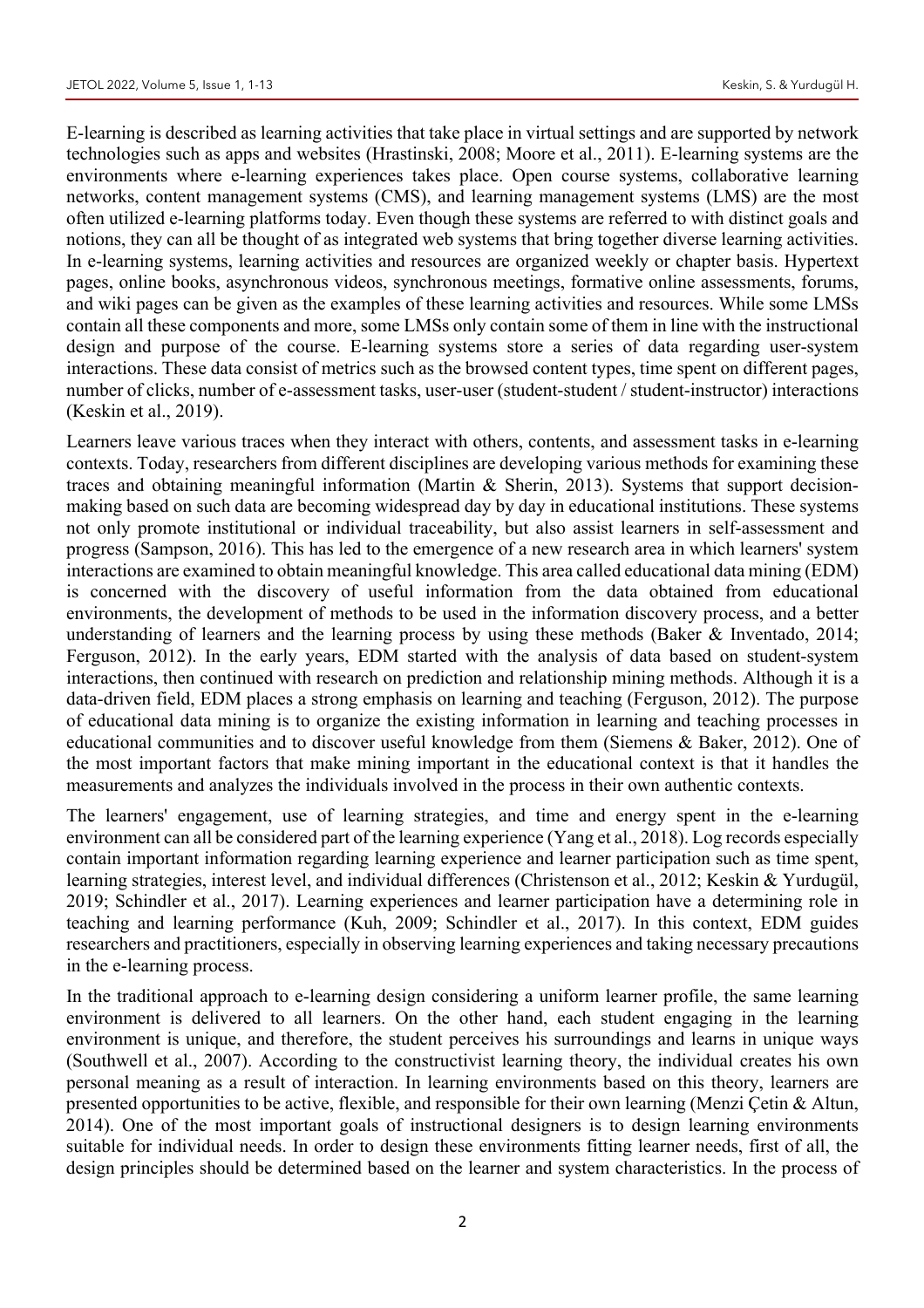forming the design principles, adaptive models based on learner characteristics and learning theories provide essential guidance. Accordingly, adaptive learning environments are systems that automatically present personalized options to learners based on a user model that reflects various characteristics of the learner and system (Bra, 1998; Brusilovsky, 1998). In adaptive environments, the system can adapt itself to the characteristics of the individual, considering some parameters belonging to the learners. EDM has an important role in establishing principles or rules for adaptive learning systems.

E-learning experience (usage of resources, interaction intensity, and self-assessment, etc.) metrics can be considered as an important learning performance indicator. For example, there are various studies in the literature suggesting that online engagement is a factor that promotes students' grades and learning (Lee & Rha, 2009; Rodgers, 2008; Nguyen et al., 2018). Besides, the mode of teaching delivery (online, blended, or face to face), learner characteristics (cognitive style, motivation, and readiness, etc.), kinds of teaching activities, and time spent also affect learning outcomes (Keskin & Yurdugül, 2019; Nortvig et al., 2018). For this reason, profiling and modeling studies in online learning will guide researchers and practitioners in data-driven decision-making processes at different levels such as teaching, adaptation, and recommendation. In the e-learning literature, various studies examine sequential behavior patterns (Cheng & Chu, 2019; Şahin et al., 2020), social interactions (Cela et al., 2015; Yıldırım, 2018), learner profiles (Eryılmaz, 2019; Liang, 2017), emotional states (Osmanoğlu et al., 2020), and discussion forum interactions (Huang et al., 2014; Huang et al., 2019; Kent et al., 2016; Wong et al., 2015). In addition to these, studies are carried out to predict students' success (Saa, 2016; Shahiri, & Husain, 2015) or drop out (Baker et al., 2015; Mubarak et al., 2020) using educational data mining techniques. However, there are no modeling studies in which e-learning experiences are examined in terms of learning task components. In this context, this study aimed to create a model for student-component interaction patterns by taking a holistic view of students' e-learning experiences. In this way, the learning tasks that come to the fore in the e-learning and the relationships between these tasks were better presented.

# **2. Methodology**

This research aimed to examine the learners' e-learning experiences on a component basis. Thus, it was possible to evaluate the e-learning experiences under certain components, and then the relations between these components could be revealed. In this context, the learner system interactions were tried to be presented through structural equation modeling. This section introduces the study group, e-learning environment, data collection tools, data collection process, and data analysis methods.

## 2.1. *Study Group*

The study group of this research consisted of 68 junior pre-service teachers studying at a public university. In this study, the six-week e-learning experiences of the study group were examined. Students who did not participate in the e-learning activities at an adequate level or who distort the data distribution were eliminated from the study group. As a result, a total of 62 students (25 females and 37 males) who actively engaged in the online course activities formed the study group. Participants were studying at the department of Computer Education and Instructional Technology. The study group both had experience and theoretical knowledge about distance education because of the courses they had taken in the previous semesters. At the beginning of the academic year, the information of the students enrolled in the course in which the research data were collected was taken from the student information system and this information was transferred to the e-learning system. Students used the e-learning environment during a semester and interaction log records were recorded. These records, which represent learners' e-learning behaviors, formed the data source of this research.

# 2.2. *E-Learning Environment Design*

In this research, the course and the contents of this course were decided firstly. Then an interactive elearning environment was prepared in which the course would be presented. Attention was paid to ensure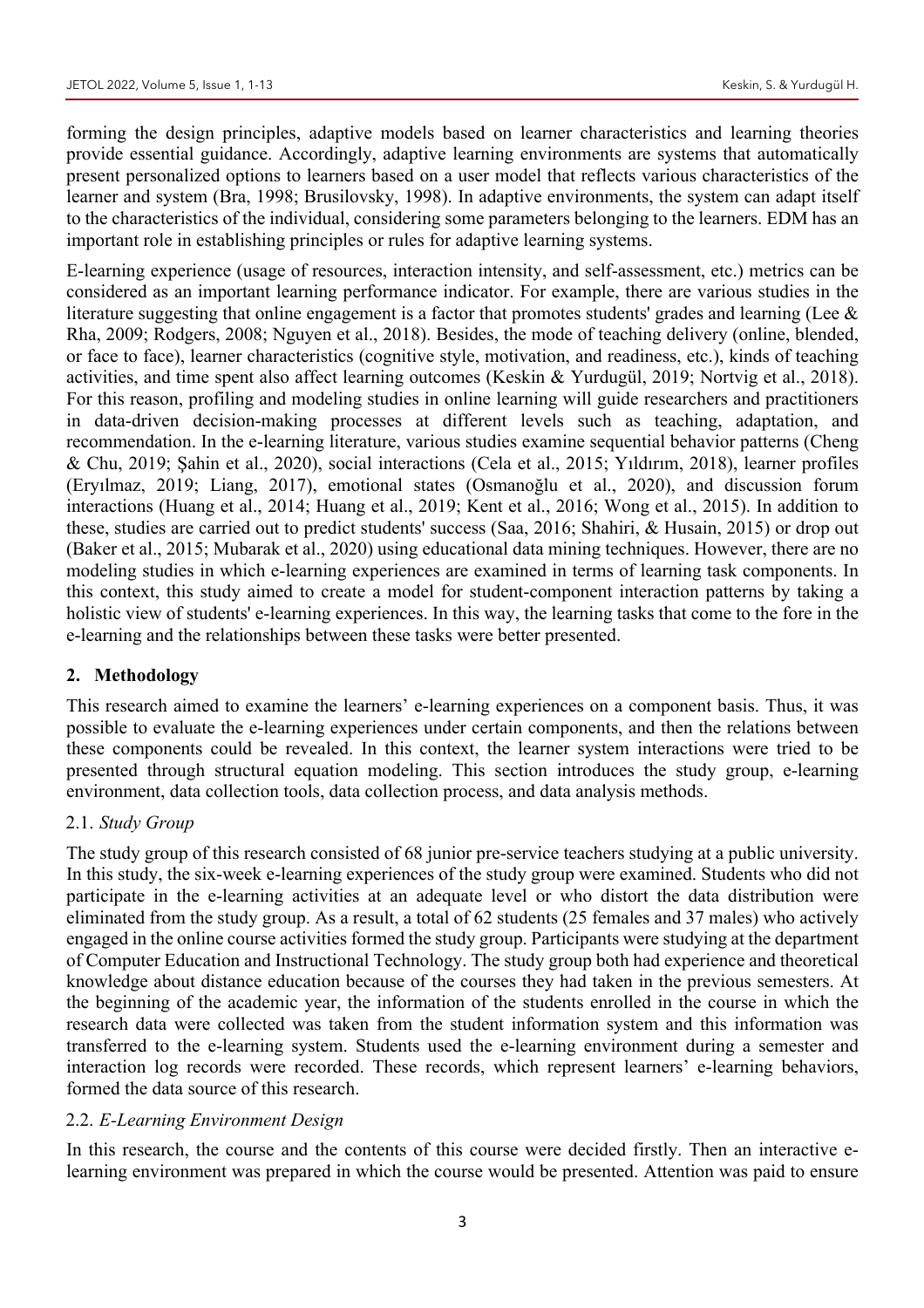that the e-learning environment could present different types of e-learning content (video, hyper-text, and audio, etc.). Accordingly, existing learning management systems (LMS) were examined, and Moodle LMS, which is one of the most widely used open source LMSs, was chosen as the e-learning environment. In this study, six-week course materials were prepared. Content, discussion, and assessment activities were created for each chapter in the course. First, content activities such as video, content package (SCORM), and hypertext materials were created. SCORM are packages created according to a set of technical standards. In these packages, interactive e-learning contents such as videos, texts, quizzes can be found together. Afterward, discussion topics were created for the discussion forums. Discussion forums are questioning environments where learners can structure their knowledge. Finally, weekly formative assessment tasks were prepared for the self-assessment. All these preparations were integrated into the LMS environment. In order to increase the usability of the LMS, researchers carried out some visual optimizations. In Figure 1, e-learning materials prepared for a sample chapter are shown.



**Fig. 1.** Online course materials in a sample chapter. (Translated from Turkish)

As seen in Figure 1, content, discussion, and formative assessment materials were presented in line with the chapters' outcomes. Content materials consisted of asynchronous video, hyper-textbook chapters, and content package (SCORM). Instructional discussion pages were created for each chapter so that the learners could discuss with their peers and instructors. Finally, there were formative assessment tasks consisting of multiple-choice items that students can evaluate themselves using the Moodle exam tool. The filled  $(\mathbb{Z})$ and empty ( $\Box$ ) boxes next to each learning activity showed whether the learners completed the related tasks. Thus, learners could easily follow the activities they had to complete. Besides, activity completion status was used in restricting access to the consecutive activities. For example, assessment tasks cannot be accessed unless teaching activities are completed. The learners used the e-learning environment for six weeks, and the interaction logs regarding these uses were recorded. These log data representing e-learning experiences constituted the data source of this research.

## 2.3. *Data Analysis*

Before analyzing the log data, a series of preprocessing operations were performed on the raw data. The first of these operations is the integration of related data stored in the separate tables in the database into a single table. Then outliers and missing observations were determined using normality tests, distribution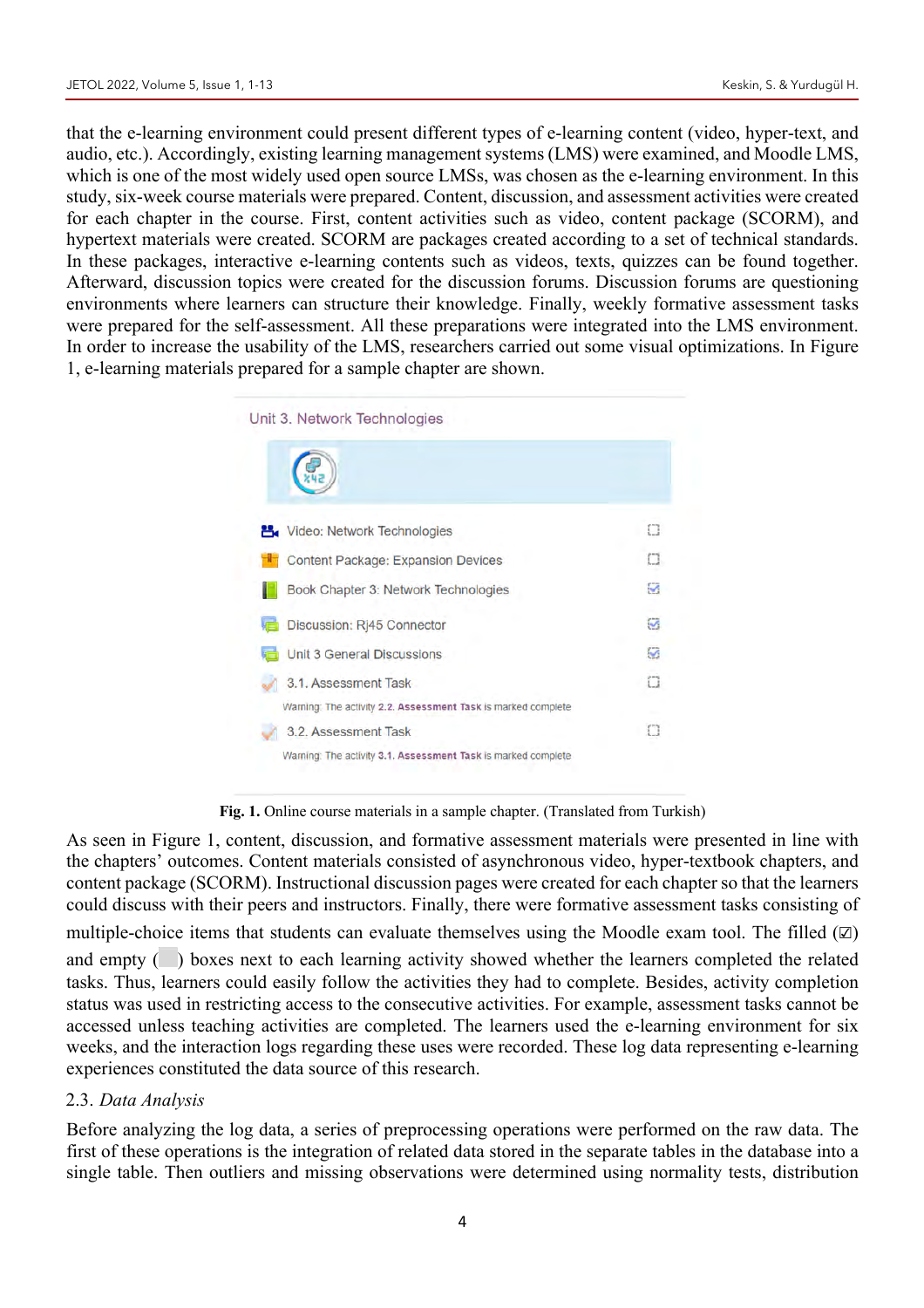charts, and these observations were removed from the data set. In the study, confirmatory factor analysis (CFA) was used to examine the relationship between the learning activities and the system components to which these activities belong. CFA was carried out using log data which represents learners' interactions with learning activities. CFA is one of the multivariate statistical methods used to prove predetermined hypothetical relationships between variables and aims to discover new variables conceptually (Harrington, 2009). In addition, the discriminant validity analysis was used to test the construct validity. Using this analysis, the relationships between components were also examined. Finally, a second-order CFA was performed to examine the relationship between the system components and the latent e-learning experience variable.

#### **3. Findings**

In this research, e-learning experiences were tried to be presented as an interaction pattern. For this purpose, LMS log data were used. In the LMS database, user interaction logs were stored in two separate data tables. The first of these was Moodle's default learner-system interaction data table. The second one was durations obtained through the AJAX plugin. These raw data from two separate tables were subjected to a data preprocessing. As a result of the data pre-processing, a summary table was created containing the user identity, learning activity, system component, number of access, and duration (in seconds) of the activity. An example section of the summary table obtained from the data preprocessing is presented in Table 1.

#### **Table 1.**

The Structure of the Analysis Data Obtained from the Data Pre-processing.

|                | Component Video 2 |           |                       | Assessment 1 |               | $\cdots$      |                      |
|----------------|-------------------|-----------|-----------------------|--------------|---------------|---------------|----------------------|
| <b>USER ID</b> |                   | Duration  | Access Count Duration |              | Access Count  |               |                      |
| a              |                   | 700       |                       | 1066         | 50            | $\ddotsc$     |                      |
| b              |                   | 90        |                       | 648          | 53            | $\ddotsc$     |                      |
| c              |                   | 801       | 18                    | 860          | 65            | $\ddotsc$     | $\ddot{\phantom{0}}$ |
| d              |                   | 1097      |                       | 831          | 50            | $\ddotsc$     |                      |
| e              |                   | 802       | 10                    | 1415         | 80            | $\cdot$ .     |                      |
| $\cdot \cdot$  |                   | $\ddotsc$ | $\ddot{\phantom{0}}$  | $\ddotsc$    | $\cdot \cdot$ | $\cdot \cdot$ | $\ddotsc$            |

\* The duration was given in seconds.

The rows in Table 1 represent the users, while the columns contain the learning activity, the number of access and the overall interaction time. Before the analysis, a single interaction variable was calculated for each activity. This variable was obtained by dividing the duration by the access count. A data table with 62 rows (62 unique learners) and 23 columns (variables) was obtained after removing the outliers that affected the distribution of the data set.

Based on the learner-system interaction data, a model (Figure 2) was created to examine the relationship between the learning activities and the system components from which these activities were created. While constructing the model, firstly, the latent variables for five basic system components named assessment (assess), hypertext (hypertex), video, content package (scorm), and instructional discussion (forum) were created. Then CFA was used to test how well the measured learning activity (time spent / number of access) variables represent the latent system component variables. The representation of the tested CFA model was given in Figure 2.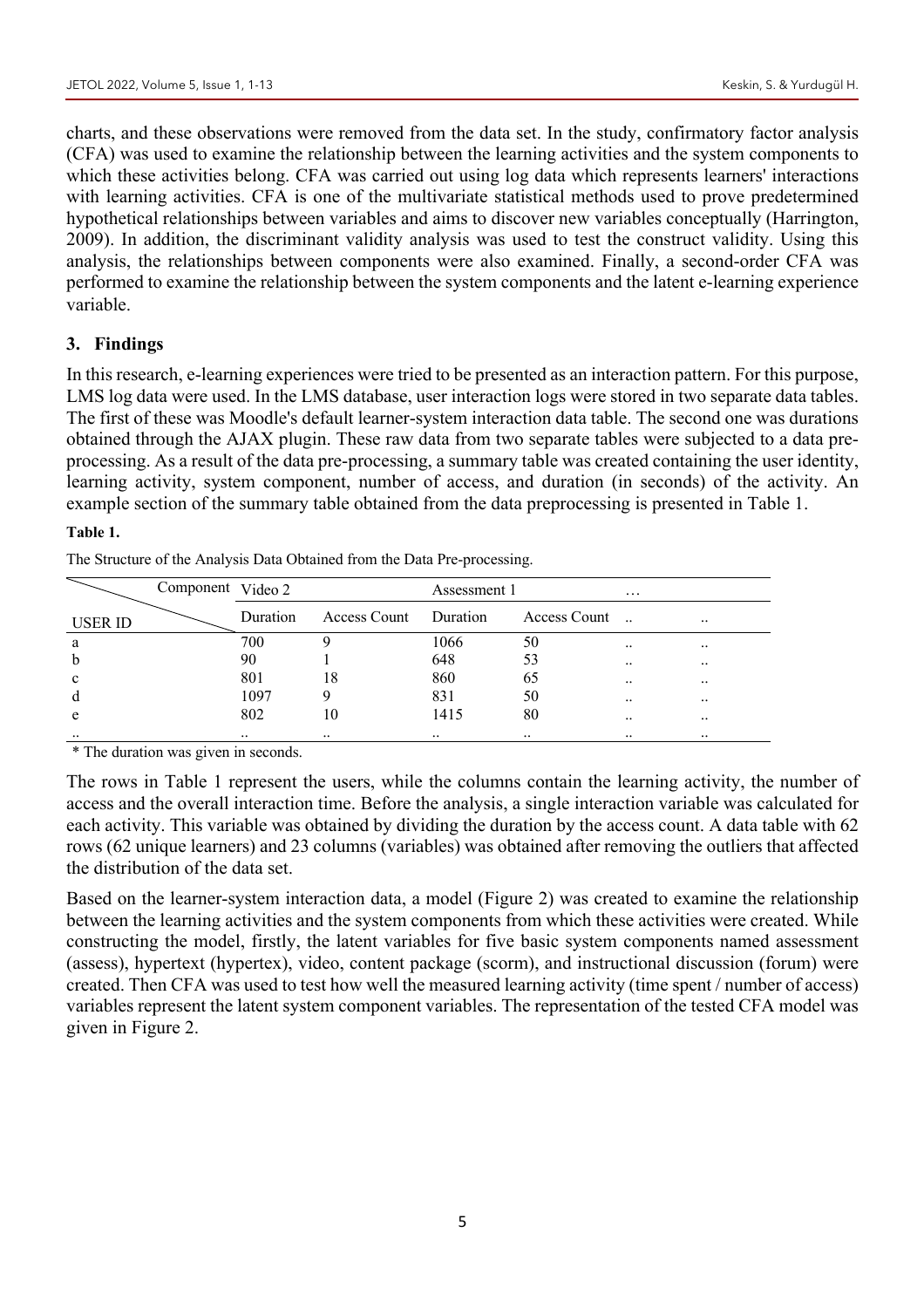

**Fig. 2.** CFA model for learning activity-component relations with standard coefficients.

First of all, the CFA models' goodness of fit indices were evaluated. As a result of the CFA, the RMSEA was calculated as 0.06, the  $\chi^2$  df as 1.20, the IFI as 0.93, and the S-RMR as 0.09. It was decided that the model had acceptable goodness of fit indices according to these values (Schermelleh-Engel et al., 2003). The parameters obtained from the CFA were given in Table 2.

#### **Table 2.**

CFA model parameters.

| <b>System Components</b> | Learning Activities | Abbreviation |      | Estimates | $\beta$ (path coefficients) | $R^2$ |
|--------------------------|---------------------|--------------|------|-----------|-----------------------------|-------|
| <b>Assessment Tasks</b>  | Assessment task 1   | assess12     | 3.77 | 3.56      | 0.49                        | 0.24  |
|                          | Assessment task 2.1 | assess2      | 4.54 | 6.77      | 0.58                        | 0.33  |
|                          | Assessment task 2.2 | assess22     | 5.03 | 7.22      | 0.62                        | 0.39  |
|                          | Assessment task 3.1 | assess31     | 5.82 | 7.05      | 0.70                        | 0.49  |
|                          | Assessment task 3.2 | assess32     | 5.63 | 6.50      | 0.68                        | 0.46  |
|                          | Assessment task 4.1 | assess41     | 5.62 | 9.91      | 0.68                        | 0.46  |
|                          | Assessment task 4.2 | assess42     | 6.57 | 7.84      | 0.77                        | 0.59  |
| Scorm                    | Scorm 3             | s3           | 3.66 | 13.86     | 0.58                        | 0.34  |
| (Content package)        | Scorm 4             | s4           | 3.69 | 14.52     | 0.59                        | 0.35  |
| Discussion forums        | Discussion forum 1  | FORUM1       | 4.32 | 24.46     | 0.56                        | 0.31  |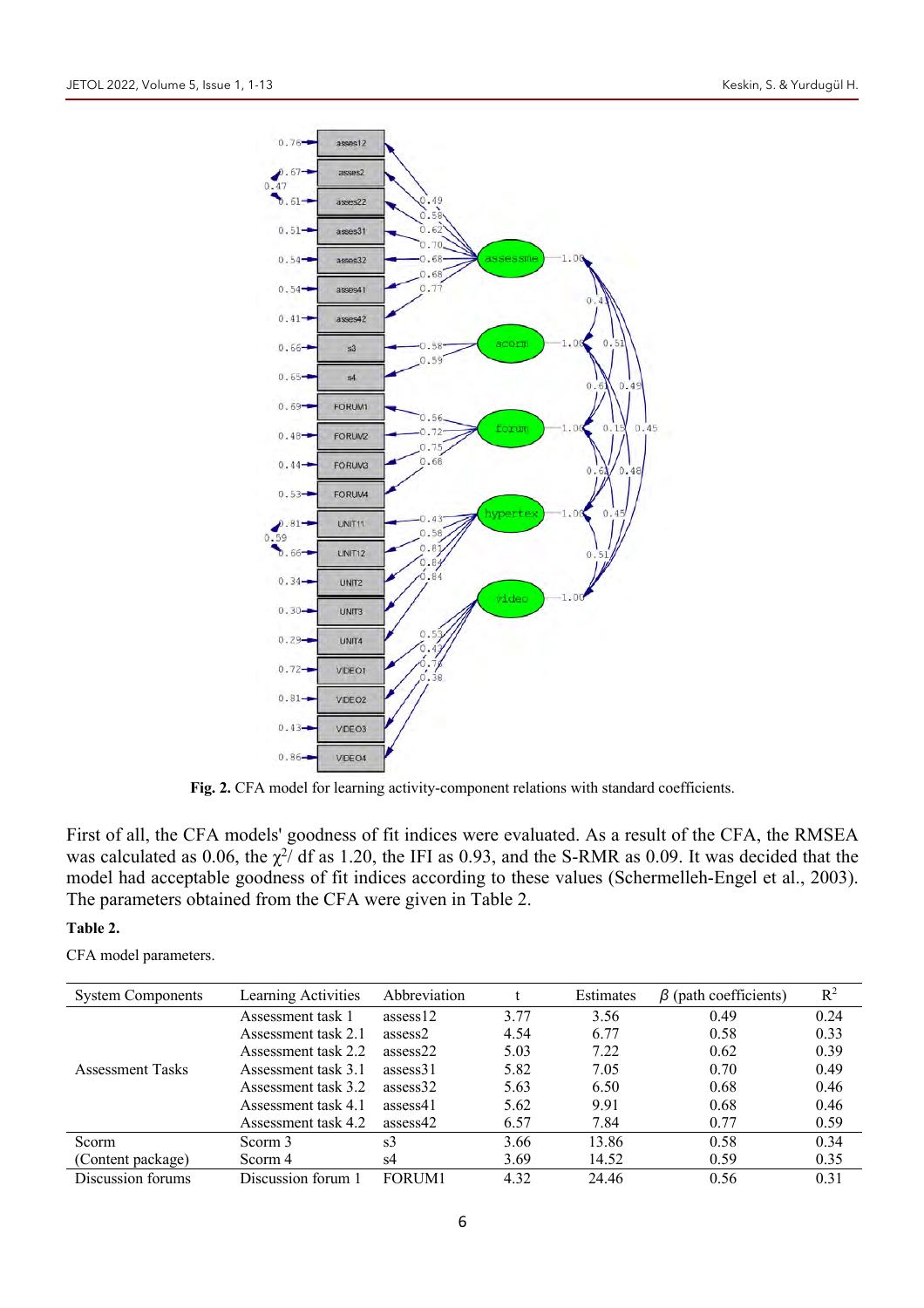|                 | Discussion forum 2 | FORUM <sub>2</sub> | 5.96 | 27.86 | 0.72 | 0.52 |
|-----------------|--------------------|--------------------|------|-------|------|------|
|                 | Discussion forum 3 | FORUM3             | 6.24 | 21.90 | 0.75 | 0.56 |
|                 | Discussion forum 4 | FORUM4             | 5.54 | 39.17 | 0.68 | 0.47 |
| Hypertext books | Chapter 1.1        | UNIT <sub>11</sub> | 3.36 | 12.25 | 0.43 | 0.19 |
|                 | Chapter 1.2        | UNIT <sub>12</sub> | 4.73 | 18.18 | 0.58 | 0.34 |
|                 | Chapter 2          | UNIT <sub>2</sub>  | 7.35 | 26.33 | 0.81 | 0.66 |
|                 | Chapter 3          | UNIT3              | 7.68 | 33.08 | 0.84 | 0.70 |
|                 | Chapter 4          | UNIT <sub>4</sub>  | 7.74 | 49.85 | 0.84 | 0.71 |
| Videos          | Video 1            | VIDEO1             | 3.67 | 30.72 | 0.53 | 0.28 |
|                 | Video 2            | VIDEO2             | 2.98 | 60.20 | 0.43 | 0.19 |
|                 | Video 3            | VIDEO3             | 5.20 | 30.35 | 0.76 | 0.57 |
|                 | Video 4            | VIDEO4             | 2.57 | 34.73 | 0.38 | 0.14 |

According to the t-test results regarding the factor loadings between learning activities and system components, all factorial relations were statistically significant ( $p \le 0.05$ ). In addition, when these factor loadings were examined one by one, all of them were above 0.30. Accordingly, it is understood that there was a factorial relationship between the system components and learning activities. When the variance explained  $(R^2)$  were investigated, it is noteworthy that there was an increasing trend. According to CFA findings, the learner system interactions can be evaluated on a component basis. In other words, interactions with learning activities were significantly gathered under certain components. In order to verify this, discriminant validity analysis, one of the construct validity methods, was used. The findings of discriminant validity analysis were summarized in Table 3.

#### **Table 3.**

Correlation Coefficients Between Latent Variables and Square Roots of AVEs.

| Factors      | AVE  | Assessment | <b>SCORM</b> | Forum   | Hypertext | Video   |
|--------------|------|------------|--------------|---------|-----------|---------|
| Assessment   | 0.42 | $0.65^*$   |              |         |           |         |
| <b>SCORM</b> | 0.34 | 0.43       | $0.59*$      |         |           |         |
| Forum        | 0.46 | 0.51       | 0.61         | $0.68*$ |           |         |
| Hypertext    | 0.52 | 0.49       | 0.15         | 0.62    | $0.72*$   |         |
| Video        | 0.30 | 0.45       | 0.48         | 0.45    | 0.51      | $0.54*$ |

\* Above the diagonal elements of the correlation matrix are the square root of AVEs.

In order to satisfy the discriminant validity, the square root values of the AVE (average variance extracted) must be greater than the correlation coefficients between latent variables (Fornell & Larcker, 1981). When Table 3 was examined, it was seen that only the correlation coefficient (0.61) between Forum and SCORM was slightly and ignorable higher than the diagonal value (0.59). Other correlation coefficients were determined to be smaller than the square root of the AVE. Accordingly, the components met the requirements for discriminant validity, and the factors diverge from each other. Since this study was not a scale development research, convergent validity, which is the other component of construct validity, was not tested. Instead, the model-data fit of the hypothesized model was reported in the next step. The secondorder CFA was applied to test whether these latent components represent a holistic e-learning experience. For this purpose, a new latent variable named "elearning" was created, and the factorial relation between interaction components and the new e-learning variable was examined. In Figure 3, the standard coefficients and structural model obtained after performing the second-order CFA were given.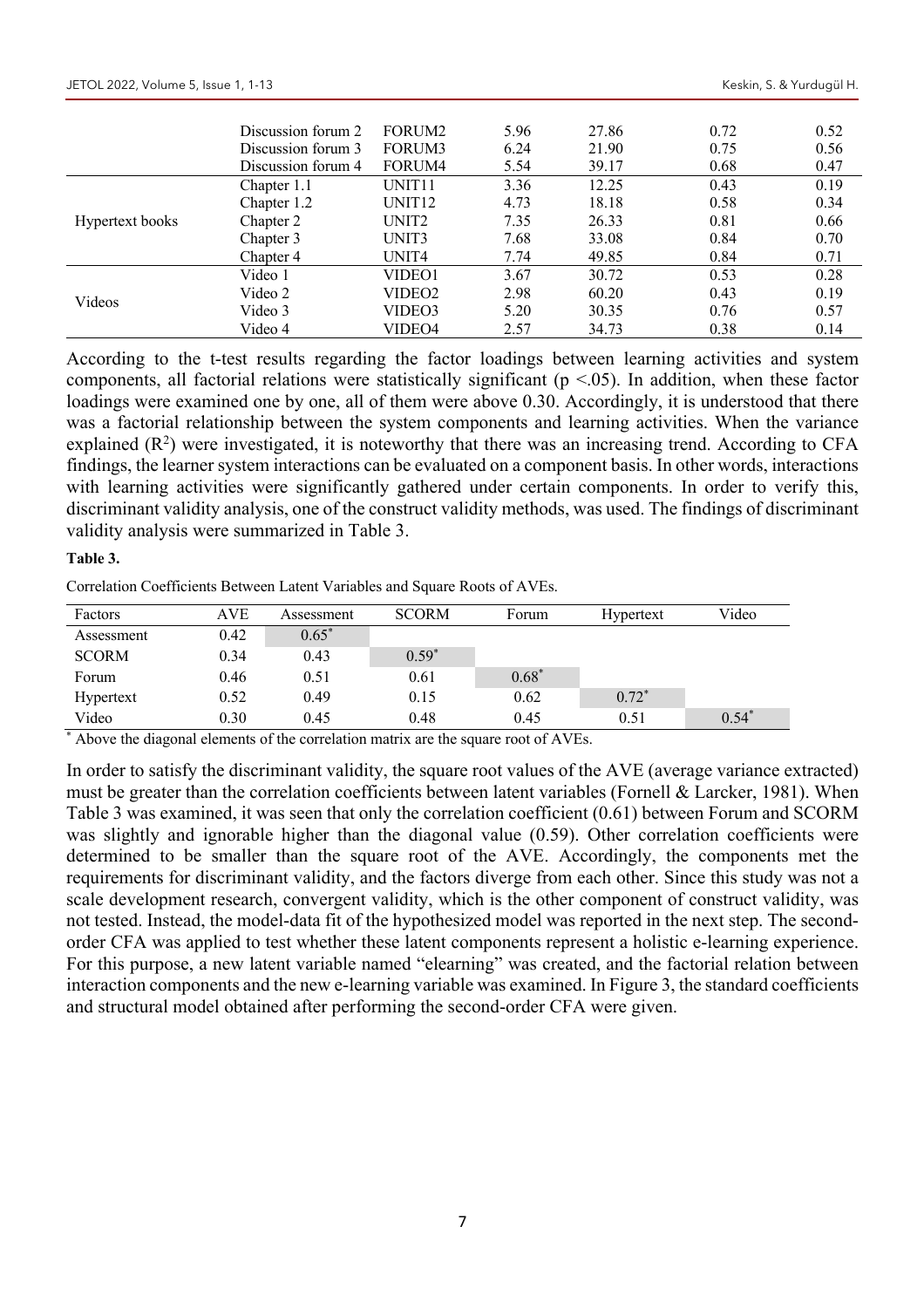

**Fig. 3.** Results of the second-order CFA with standard coefficients for e-learning experience.

In Figure 3, the second-order CFA model created to test the unification of all e-learning interactions under a superstructure, was given in Figure 3. As a result of the second-order CFA, the RMSEA was calculated as  $0.06$ ,  $\chi^2$ / df as 1.20, IFI as 0.92, S-RMR as 0.10, CFI as 0.92. The model had acceptable goodness of fit indices according to these values (Schermelleh-Engel et al., 2003). Also, all factorial relations between interaction components and e-learning latent variable were statistically significant according to the t-test (p <0.05). Besides, when these factor loadings were examined one by one, it was seen that all of them were greater than 0.30. Accordingly, the system components discussed in this study aggregated under an exponential e-learning experience factor.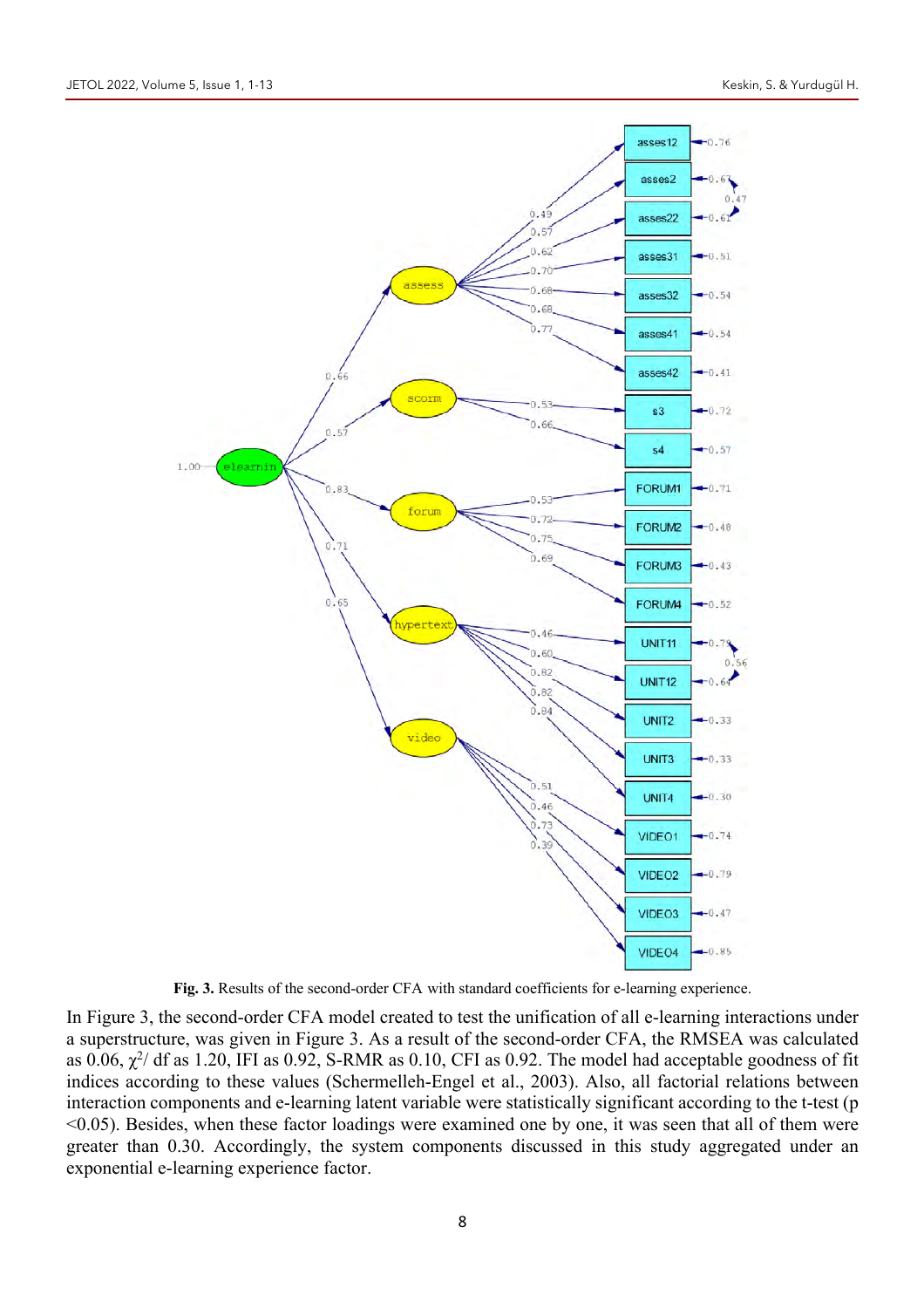The findings of the CFA revealed that learners' e-learning interactions were grouped into several components, which comprised the e-learning experience together. These components were content interactions (content package, video, and hypertext), discussion, and e-assessment. When the relationships between the components were examined, it was seen that there was a significant moderate positive relationship. It is clear from this finding that e-assessment and asynchronous discussions were also a part of the e-learning experience, just as course contents were. When the factor loadings between e-learning and subcomponents were examined, it was seen that the components were listed as discussion, hypertext, assessment, content package, and video. The results about the importance level of the components showed that the e-assessment experiences (after discussion and hypertext interactions) were also an important interaction experience.

#### **4. Discussion and Conclusion**

This research aimed to investigate the e-learning experiences of learners from a holistic perspective. Learner-system interaction data were analyzed for this intent. The learning activity interactions in the elearning system were associated with the components they were related to, and it was tested whether these components create an e-learning experience. Accordingly, the factorial relationships between learning interactions and the system components to which they belong were investigated. In the e-learning environment, two to seven learning activities were created by using each system component. Research results confirmed that the measured learning activity interactions aggregate under some exponential components. The related learning activities were addressed thematically and named as hypertext, content package, video, discussion, and e-assessment. Accordingly, it was revealed that learners interacted with five different system components in the e-learning environment. In addition, as the learning activities progressed, the variance explained for the related component increased. Although the learning activities in different chapters seem to be independent from each other, learning is a cumulative process built on previously learned knowledge (Shuell, 1988). This cumulative process is also thought to be reflected in the increase of the variance explained.

The second important question addressed in this research was whether these system components represent a holistic e-learning experience. As a result of the study, it was discovered that based on their factor loadings, discussion, hypertext, assessment, content package, and video interactions sequentially constitute a holistic e-learning experience construct. Different e-learning components have roles at different levels in the e-learning experience. As a matter of fact, Huang et al. (2019) revealed that different learning tasks had a significant effect on interaction patterns in terms of depth and diversity. When the factor loadings between the e-learning experience and the components were examined, it was understood that the most important component of the e-learning experience was the instructional discussions, and the least important structure was the content package. When it comes to e-learning design, content design and planning of synchronous lessons come to mind first. With the MOOCs movement, forms of communication, collaboration, and eassessment design have become more discussed topics in e-learning processes (Conole, 2015; Shukla et al., 2019). The results of this research also revealed that the discussion forums and e-assessment component were an important part of e-learning, supporting the change in paradigm.

The literature on instructional discussion forums has highlighted the relationship between discussion participation and dropout behavior, course engagement, and learning performance (Huang et al., 2014; Huang et al., 2019; Wong et al., 2015). Huang et al. (2014) found that students with high forum participation were more active in lessons and got better grades than other students. Similarly, the importance of selfassessment, peer-assessment, and learning assessment components in qualified e-learning design is widely discussed in the literature (Conole 2013; Ichimura & Suzuki, 2017; Shukla et al., 2019; Yousef et al., 2014). Earl and Katz (2006) discussed formative assessment in two categories as assessment for learning and assessment as learning and stated that these assessment activities directly contribute to students' learning. Similarly, Hwang and Chang (2011) revealed that formative assessments had a positive effect on learners'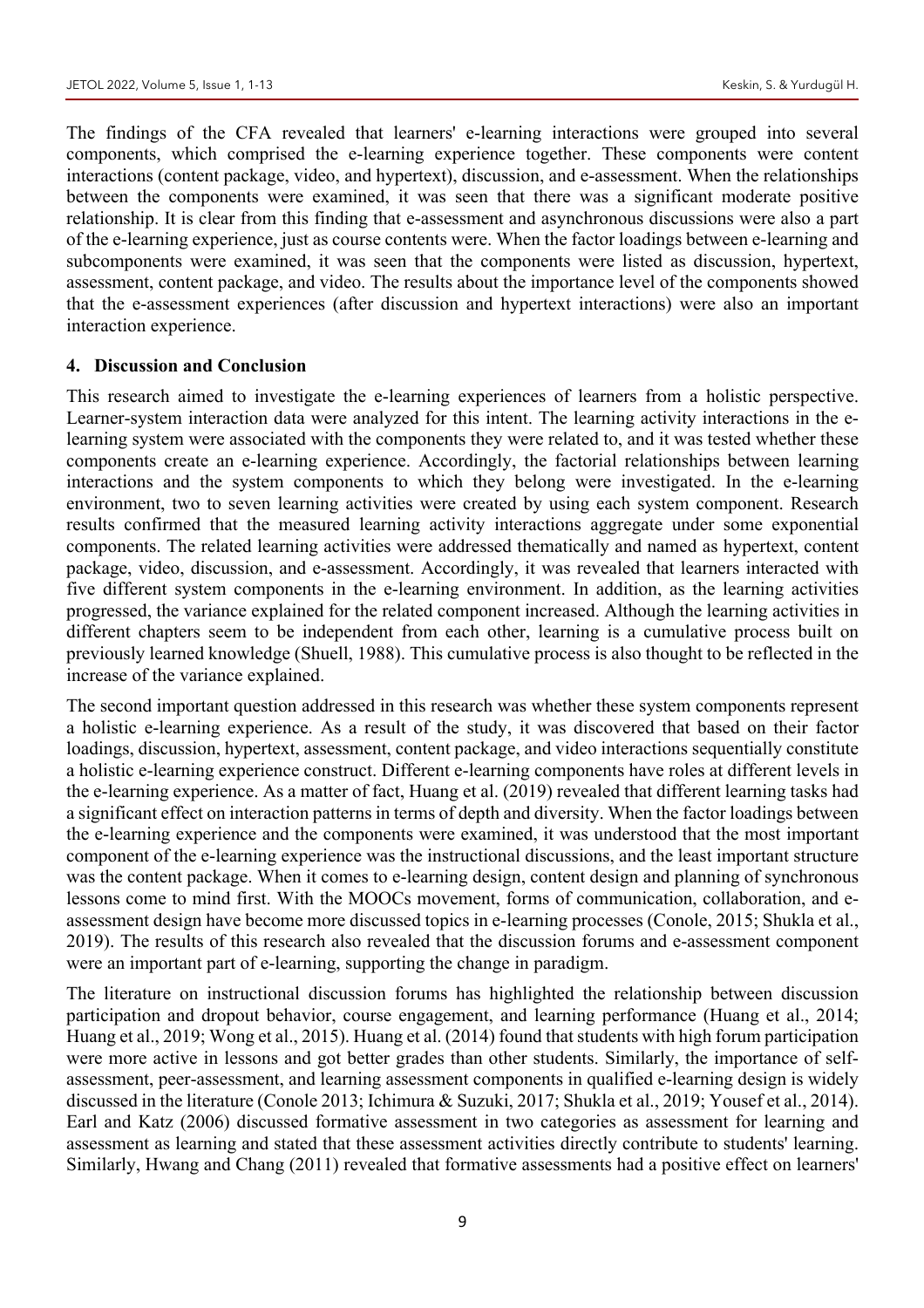academic achievement and attitudes toward the learning process. In parallel with these studies, the current research has shown that e-assessment is an important part of e-learning. Govindasamy (2001) stated that one of the pedagogical principles aiming to create an effective e-learning experience was to include eassessment activities in the learning ecosystem. In short, the results of this research have shown that eassessment and discussion activities have a complementary role together with content interactions for an effective e-learning experience.

Based on the findings of the current research, several promising future directions for the designing elearning course design can be suggested. For example, discussion forums and formative assessment tasks seems particularly promising. First, while designing courses for e-learning, discussion forums that provide collaboration and communication between learners should be included. Second, in the context of selfassessment, formative assessments are an important component of the e-learning experience. Online course designs should include e-assessment tasks where learners can test themselves. This research tested whether existing e-learning interactions create a holistic learning experience. The predictability of these interaction components on achievement, satisfaction, dropout rates can be tested in future studies.

#### **References**

- Baker, R. S., & Yacef, K. (2009). The State of Educational Data Mining in 2009: A Review and Future Visions. *Journal of Educational Data Mining*, *1*(1), 3–17. https://doi.org/10.5281/zenodo.3554657
- Baker, R. S., & Inventado, P. S. (2014). Educational data mining and learning analytics. In J. A. Larusson, & B. White, (Eds.), *Learning analytics* (pp. 61-75). Springer.
- Baker, R. S., Lindrum, D., Lindrum, M. J., & Perkowski, D. (2015). *Analyzing early at-risk factors in higher education E-learning courses.* International Educational Data Mining Society. https://files.eric.ed.gov/fulltext/ED560553.pdf Accessed 20 August 2020.
- Bra, P. D. (1998) Adaptive Hypermedia on the Web: Methods, techniques and applications. In *Proceedings of the AACE WebNet'98* (pp. 220-225), AACE, Orlando.
- Brusilovsky, P. (1998) Methods and techniques of adaptive hypermedia. In P. Brusilovsky, A. Kobsa, J. Vassileva (Eds.), *Adaptive Hypertext and Hypermedia* (pp. 1-44). Kluwer Academic Publishers.
- Cela, K. L., Sicilia, M. Á., & Sánchez, S. (2015). Social network analysis in e-learning environments: A preliminary systematic review. *Educational Psychology Review*, *27*(1), 219-246.
- Cheng, L. C., & Chu, H. C. (2019). An innovative consensus map-embedded collaborative learning system for ER diagram learning: sequential analysis of students' learning achievements. *Interactive Learning Environments*, *27*(3), 410-425. https://doi.org/10.1080/10494820.2018.1482357
- Christenson, S. L., Reschly, A. L., & Wylie, C. (2012). *Handbook of research on student engagement*. Springer US. https://doi.org/10.1007/978-1-4614-2018-7
- Conole, G. G. (2013). MOOCs as disruptive technologies: strategies for enhancing the learner experience and quality of MOOCs. *Distance Education Journal*, (39). https://revistas.um.es/red/article/view/234221 Accessed 13 May 2020.
- Conole, G. (2015). Designing effective MOOCs. *Educational Media International*, *52*(4), 239-252. https://doi.org/10.1080/09523987.2015.1125989
- Eryılmaz, M. (2019). The analysis of student behaviors in virtual learning environments by clustering method. *Journal of Van Yüzüncü Yıl University Faculty of Education, 16*(1), 725-743. http://doi.org/10.23891/efdyyu.2019.139
- Ferguson, R. (2012). Learning analytics: drivers, developments and challenges. *International Journal of Technology Enhanced Learning*, *4*(5/6), 304-317. https://doi.org/10.1504/IJTEL.2012.051816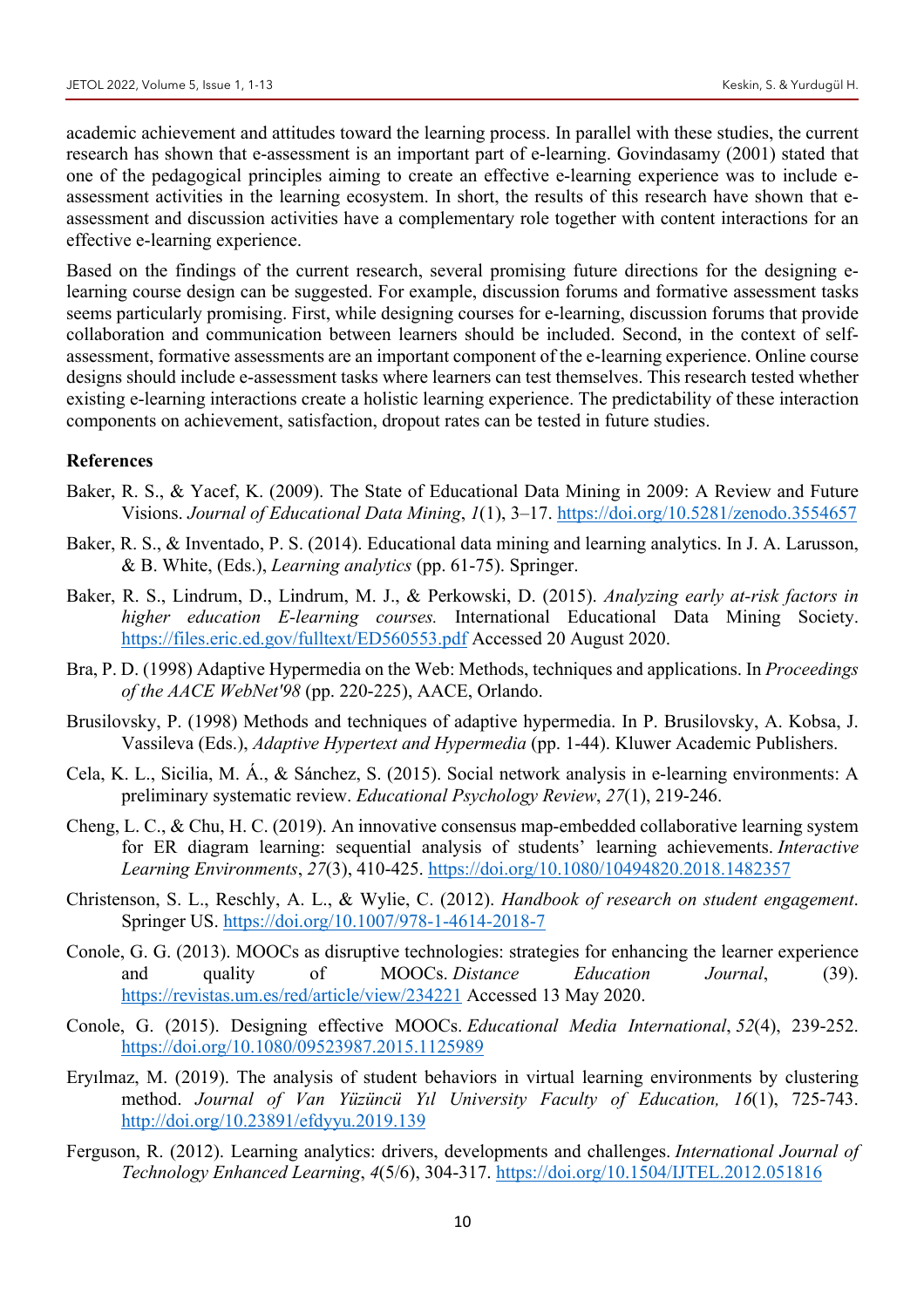- Fornell, C., & Larcker, D. F. (1981). Evaluating structural equation models with unobservable variables and measurement error. *Journal of marketing research*, *18*(1), 39-50.
- Govindasamy, T. (2001). Successful implementation of e-learning: Pedagogical considerations. *The Internet and Higher Education*, *4*(3-4), 287-299.
- Harrington, D. (2009). *Confirmatory factor analysis*. Oxford University Press.
- Hrastinski, S. (2008). Asynchronous and synchronous e-learning. *Educause Quarterly*, *31*(4), 51-55.
- Huang, J., Dasgupta, A., Ghosh, A., Manning, J., & Sanders, M. (2014, March). Superposter behavior in MOOC forums. In *Proceedings of the first ACM conference on Learning@ scale conference* (pp. 117-126).
- Huang, C. Q., Han, Z. M., Li, M. X., Jong, M. S. Y., & Tsai, C. C. (2019). Investigating students' interaction patterns and dynamic learning sentiments in online discussions. *Computers & Education*, *140*, 103589. https://doi.org/10.1016/j.compedu.2019.05.015
- Hwang, G. J., & Chang, H. F. (2011). A formative assessment-based mobile learning approach to improving the learning attitudes and achievements of students. *Computers & Education*, *56*(4), 1023-1031. https://doi.org/10.1016/j.compedu.2010.12.002
- Ichimura, Y., & Suzuki, K. (2017). Dimensions of MOOCs for quality design: analysis and synthesis of the literature. *International Journal for Educational Media and Technology*, *11*(1), 42-49. https://jaems.jp/contents/icomej/vol11/05\_Ichimura.pdf
- Kent, C., Laslo, E., & Rafaeli, S. (2016). Interactivity in online discussions and learning outcomes. *Computers & Education*, *97*, 116-128. https://doi.org/10.1016/j.compedu.2016.03.002
- Keskin, S., Aydın, F., & Yurdugül, H. (2019). The determining of outliers on e-learning data in the context of educational data mining and learning analytics. *Educational Technology Theory and Practice, 9*(1), 292-309. https://doi.org/10.17943/etku.475149
- Keskin, S., & Yurdugül, H. (2019). Factors Affecting Students' Preferences for Online and Blended Learning: Motivational vs. Cognitive. *European Journal of Open, Distance and E-learning*, *22*(2). https://doi.org/10.2478/eurodl-2019-0011
- Kuh, G. D. (2009). The national survey of student engagement: Conceptual and empirical foundations. In R. M. Gonyea & G. D. Kuh (Eds.), *New Directions for Institutional Research: No. 141. Using NSSE in institutional research* (pp. 5-20). Jossey-Bass.
- Lee, H. J., & Rha, I. (2009). Influence of structure and interaction on student achievement and satisfaction in web-based distance learning. *Journal of Educational Technology & Society*, *12*(4), 372-382.
- Liang, K., Zhang, Y., He, Y., Zhou, Y., Tan, W., & Li, X. (2017). Online behavior analysis-based student profile for intelligent E-learning. *Journal of Electrical and Computer Engineering*. https://doi.org/10.1155/2017/9720396
- Martin, T., & Sherin, B. (2013). Learning analytics and computational techniques for detecting and evaluating patterns in learning: An introduction to the special issue. *Journal of the Learning Sciences*, *22*(4), 511-520.
- Menzi Çetin, N. & Altun, A. (2014). Uyarlanabilir öğrenme ortamları ve bir model önerisi. *Eğitim Teknolojileri Araştırmaları Dergisi*, *5*(3).
- Moore, J. L., Dickson-Deane, C., & Galyen, K. (2011). e-Learning, online learning, and distance learning environments: Are they the same? *The Internet and Higher Education*, *14*(2), 129-135. https://doi.org/10.1016/j.iheduc.2010.10.001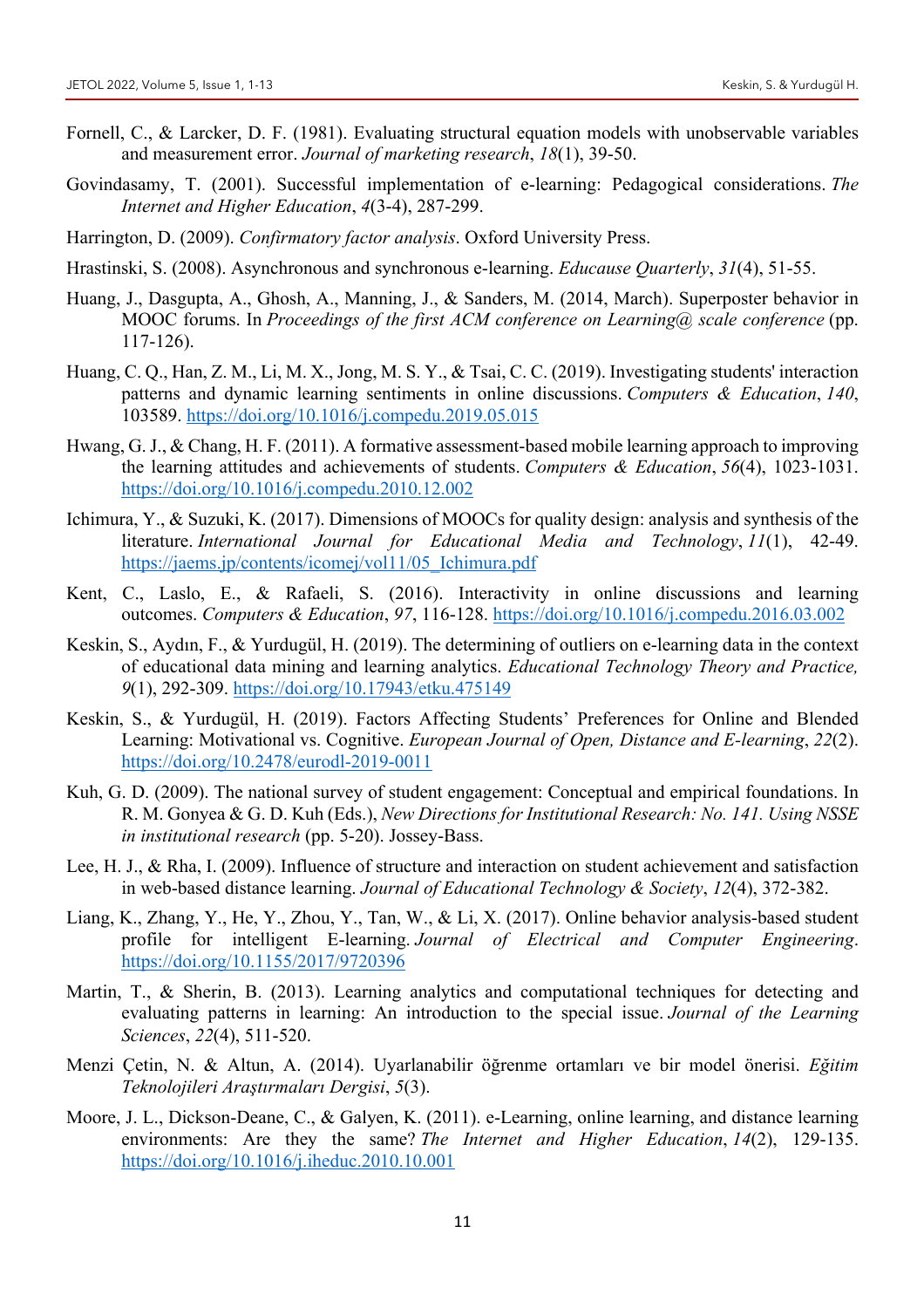- Mubarak, A. A., Cao, H., & Zhang, W. (2020). Prediction of students' early dropout based on their interaction logs in online learning environment. *Interactive Learning Environments*, 1-20. https://doi.org/10.1080/10494820.2020.1727529
- Nguyen, Q., Huptych, M., & Rienties, B. (2018, March). Linking students' timing of engagement to learning design and academic performance. In *Proceedings of the 8th International Conference on Learning Analytics and Knowledge* (pp. 141–150). ACM.
- Nortvig, A. M., Petersen, A. K., & Balle, S. H. (2018). A literature review of the factors influencing elearning and blended learning in relation to learning outcome, student satisfaction and engagement. *Electronic Journal of E-learning*, 16(1), 46-55. https://files.eric.ed.gov/fulltext/EJ1175336.pdf Accessed 10 May 2021.
- Osmanoğlu, U. Ö., Atak, O. N., Çağlar, K., Kayhan, H., & Can, T. C. (2020). Sentiment analysis for distance education course materials: A machine learning approach. *Journal of Educational Technology and Online Learning, 3*(1), 31-48. https://doi.org/10.31681/jetol.663733
- Rodgers, T. (2008). Student engagement in the e-learning process and the impact on their grades. *International Journal of Cyber Society and Education*, *1*(2), 143-156.
- Saa, A. A. (2016). Educational data mining & students' performance prediction. *International Journal of Advanced Computer Science and Applications*, *7*(5), 212-220.
- Sampson, D. (2016). Educational Data Analytics Technologies for Data-Driven Decision Making in Schools. *eLearning Industry.* https://elearningindustry.com/educational-data-analyticstechnologies Accessed 20 May 2021.
- Schermelleh-Engel, K., Moosbrugger, H., & Müller, H. (2003). Evaluating the fit of structural equation models: tests of significance and descriptive goodness-of-fit measures. *Methods of Psychological Research Online, 8*(2), 23-74
- Schindler, L. A., Burkholder, G. J., Morad, O. A., & Marsh, C. (2017). Computer-based technology and student engagement: a critical review of the literature. *International Journal of Educational Technology in Higher Education, 14*(25), 1-28. https://doi.org/10.1186/s41239-017-0063-0
- Shahiri, A. M., & Husain, W. (2015). A review on predicting student's performance using data mining techniques. *Procedia Computer Science*, *72*, 414-422. https://doi.org/10.1016/j.procs.2015.12.157
- Shuell, T J. (1988). The role of the student in learning from instruction. *Contemporary Educational Psychology, 13,* 276-295.
- Siemens, G., & Baker, R. S. D. (2012, April). Learning analytics and educational data mining: towards communication and collaboration. In *Proceedings of the 2nd international conference on learning analytics and knowledge* (pp. 252-254).
- Shukla, N., Sharma, A., & Saggu, A. K. (2019, September). E-assessments and feedback mechanisms in Moocs. In *2019 International Conference on Issues and Challenges in Intelligent Computing Techniques (ICICT)* (Vol. 1, pp. 1-6). IEEE.
- Southwell, B. G., Anghelcev, G., Himelboim, I., & Jones, J. (2007). Translating user control availability into perception: The moderating role of prior experience. *Computers in Human Behavior, 23*(1), pp. 554–563. https://doi.org/10.1016/j.chb.2004.10.025
- Şahin, M., Keskin, S., & Yurdugül, H. (2020). Sequential analysis of online learning behaviors according to e-learning readiness. In Isaias, P., Sampson, D., Ifenthaler, D. (Ed.), *Online Teaching and Learning in Higher Education.* Springer.